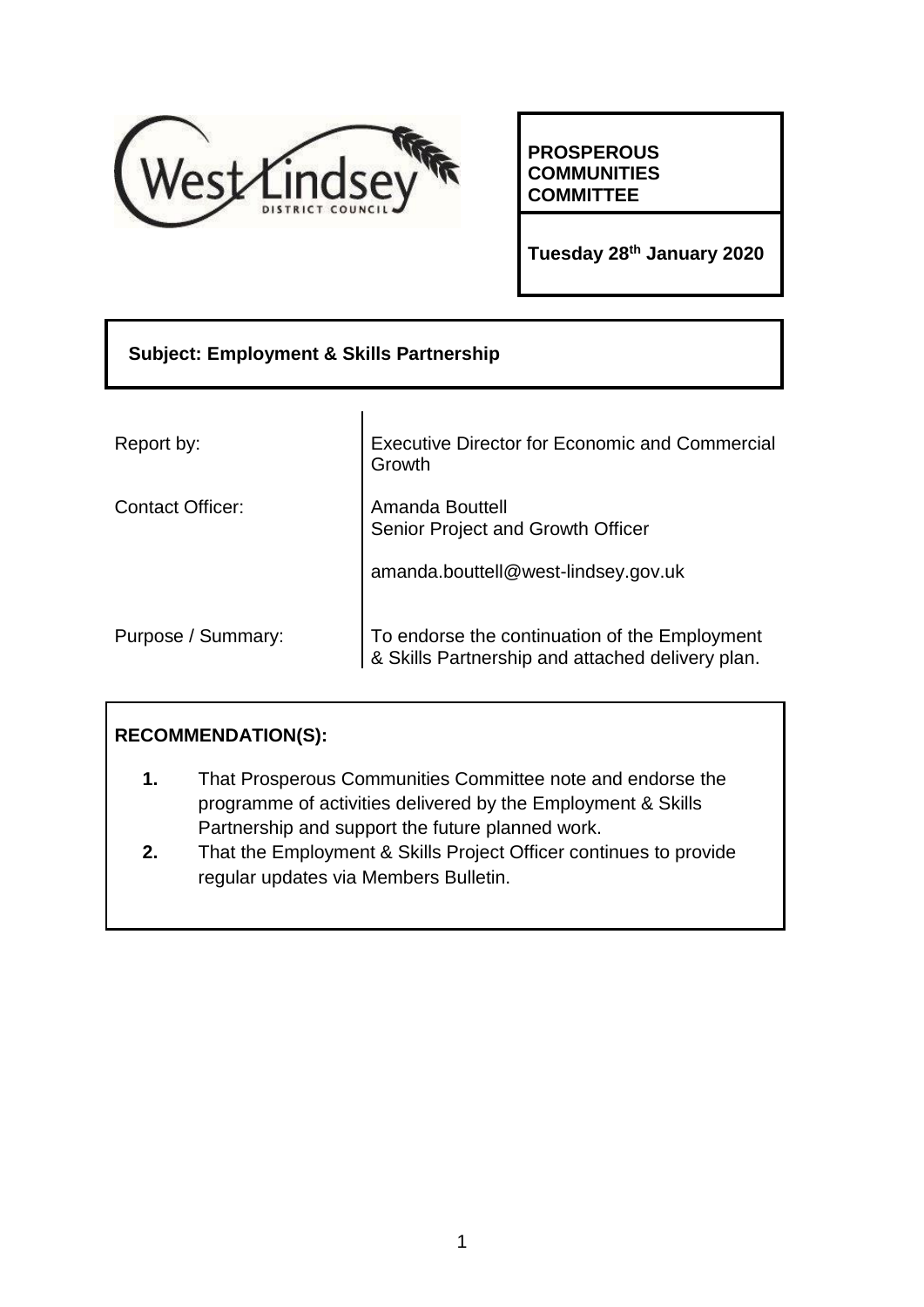### **IMPLICATIONS**

#### **Legal:**

Any project spend over £1000 is subject to the usual procurement practice.

#### **Financial :** FIN/167/20

The Programme Board approved £10k in 2017/18 towards the Employment and Skills Partnership, funded from the Investment for Growth budget (CS04) with any underspend at year end carried forward (FIN/EB/17/18).

This budget has now been expended and a further £10k has been allocated and approved from the Investment for Growth budget in 2019/20. Any underspend at year end be carried forward into subsequent years.

#### **Staffing :**

Project management would continue to remain in-house.

#### **Equality and Diversity including Human Rights :**

Activity will be delivered in line with the equality and diversity policies.

Organisations receiving any funding will be required to meet the same standards.

#### **Data Protection Implications :**

Employment & Skills members have signed TOR

#### **Climate Related Risks and Opportunities :**

**None**

**Section 17 Crime and Disorder Considerations :**

**None**

#### **Health Implications:**

**None**

### **Title and Location of any Background Papers used in the preparation of this report:**

West Lindsey Employment & Skills Strategy & Delivery Plan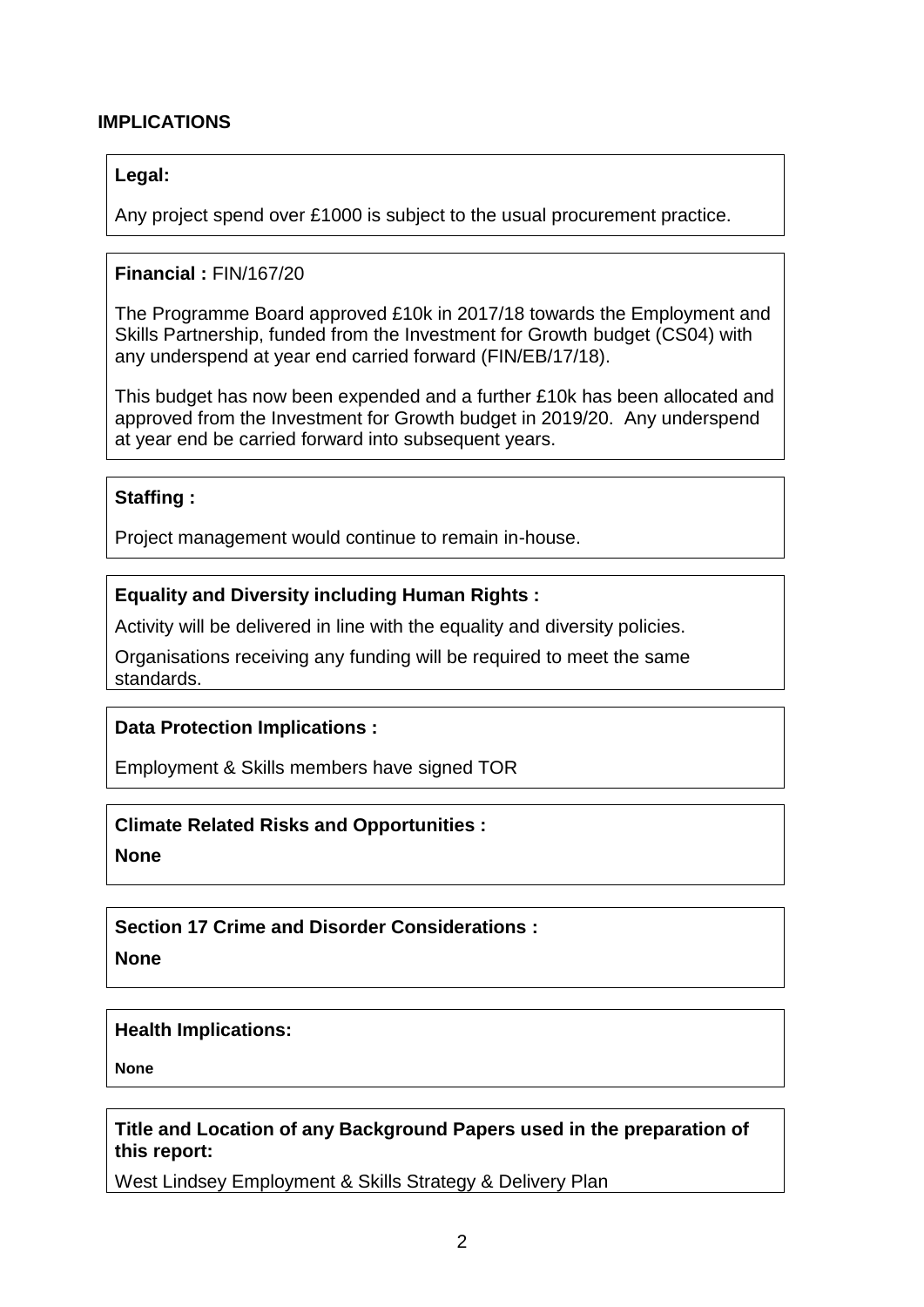**Risk Assessment :** 

N/A

### **Call in and Urgency:**

### **Is the decision one which Rule 14.7 of the Scrutiny Procedure Rules apply?**

| i.e. is the report exempt from being called in due to<br>urgency (in consultation with C&I chairman) | Yes | No |  |
|------------------------------------------------------------------------------------------------------|-----|----|--|
| <b>Key Decision:</b>                                                                                 |     |    |  |
| A matter which affects two or more wards, or has<br>significant financial implications               | Yes | No |  |

## **1. Background**

- 1.1 At the end of 2017, members agreed to approve a £10k operating budget (ring fenced from the Investment for Growth budget) for the West Lindsey Employment & Skills Partnership. The primary purpose of the budget is to facilitate the achievement of priority projects outlined in the delivery plan.
- 1.2 In addition, the funding also secures a sustainable and long term commitment from partners to deliver the employment & skills outcomes that are vital to ensure residents and employers meet future skills needs within Gainsborough and the surrounding district.

### **2. Current Delivery Plan Summary**

- 2.1 Attached to this report is the 2018-2019 West Lindsey Employment & Skills strategy, a summary of achievements to date and the most recent delivery plan**.** By working in partnership, the report clearly shows the tangible benefits to the district in terms of financial investment into the area and positive employment outcomes for local people.
- 2.2 The report also highlights an ambitious forward plan with a range of opportunities already identified in the pipeline. Success in these areas would result in further economic advantage to the district.
- 2.3 Evidence suggests that there is both the enthusiasm and the capacity for the development of the partnership where the right support is made available to help bring project ideas and initiatives to fruition and continue to build their provision within the local community.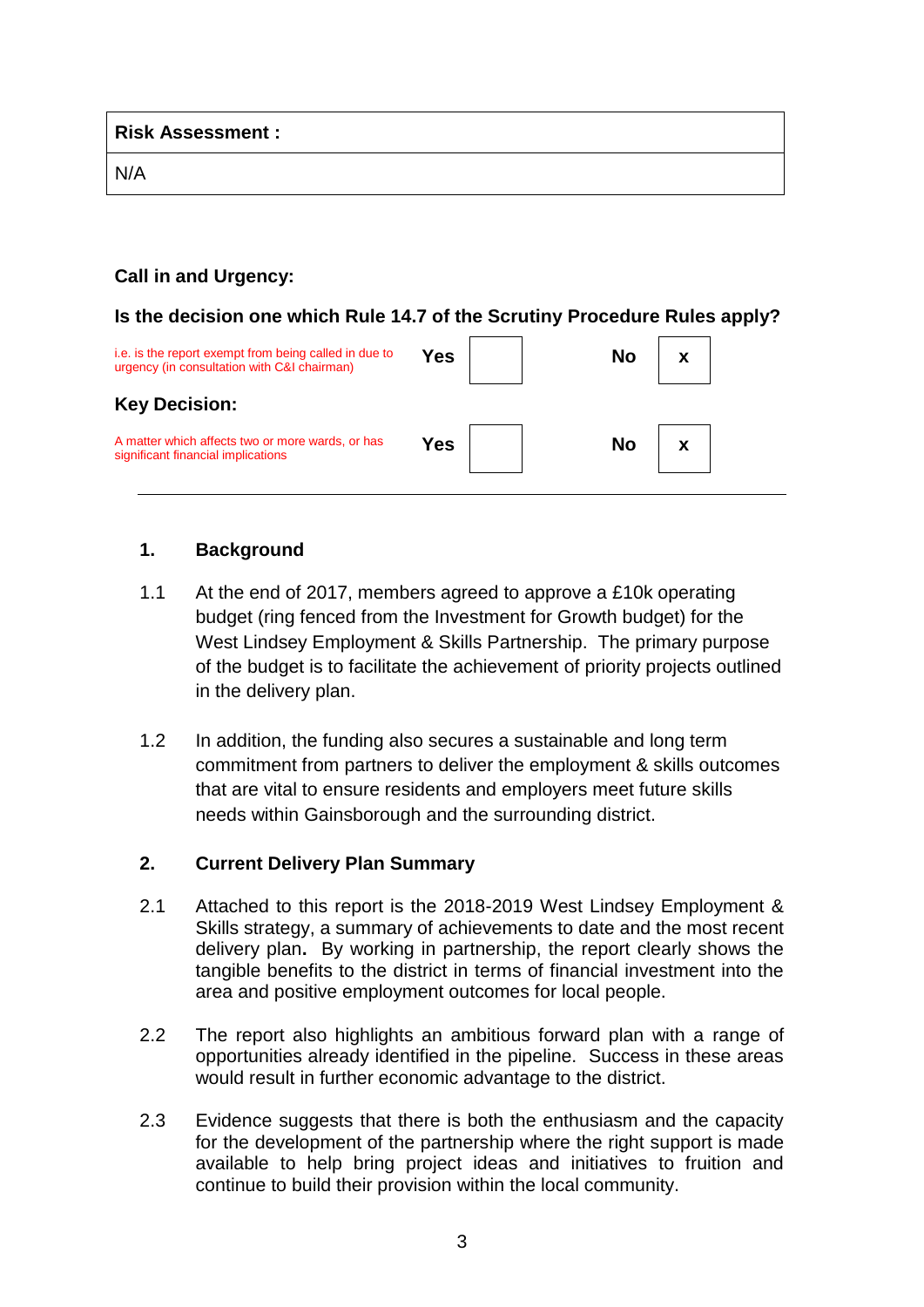# **3. Corporate Plan Themes**

3.1 The Employment and Skills Partnership helps support delivery of the following Corporate Plan priorities:

# **Our Council**

• Partnerships

# **Our People**

- Skills
- Vulnerable Groups & Communities

## **Our Place**

- Fconomic Growth
- External Investment
- Social Regeneration
- 3.2 The Employment & Skills Partnership is recognised within the Council and the wider community as an exemplar of collaborative working, with task and finish groups working together to bid for funding and to deliver quality training and events. Members have also had direct involvement in some of the initiatives including, for example, Made in Gainsborough and Mentoring at Benjamin Adlard School.

### **4. Issues and Challenges**

- 4.1 The council continues to face financial pressures in delivering services and the Partnership represents good value for money. However, it cannot rely solely on charitable and voluntary contributions from partners and local organisations.
- 4.2 Cutbacks from agencies such as Department for Education, Education & Skills Funding Agency and Department for Work and Pensions will see local provision training and learning provision impacted further. Contracts are already being delivered by providers outside of the county and so the need for collaboration and partnership working is paramount.

## **5. Employment & Skills Programme Options**

5.1 Management Board considered the 2 options outlined below:

### **OPTION 1: (PREFERRED OPTION) Continue with the Employment and Skills Programme.**

Total funding required: £10k over 18 months

Advantages to this option:

 This will continue to fund relevant initiatives and events across the district and provide the evidence base to be able to bid for much